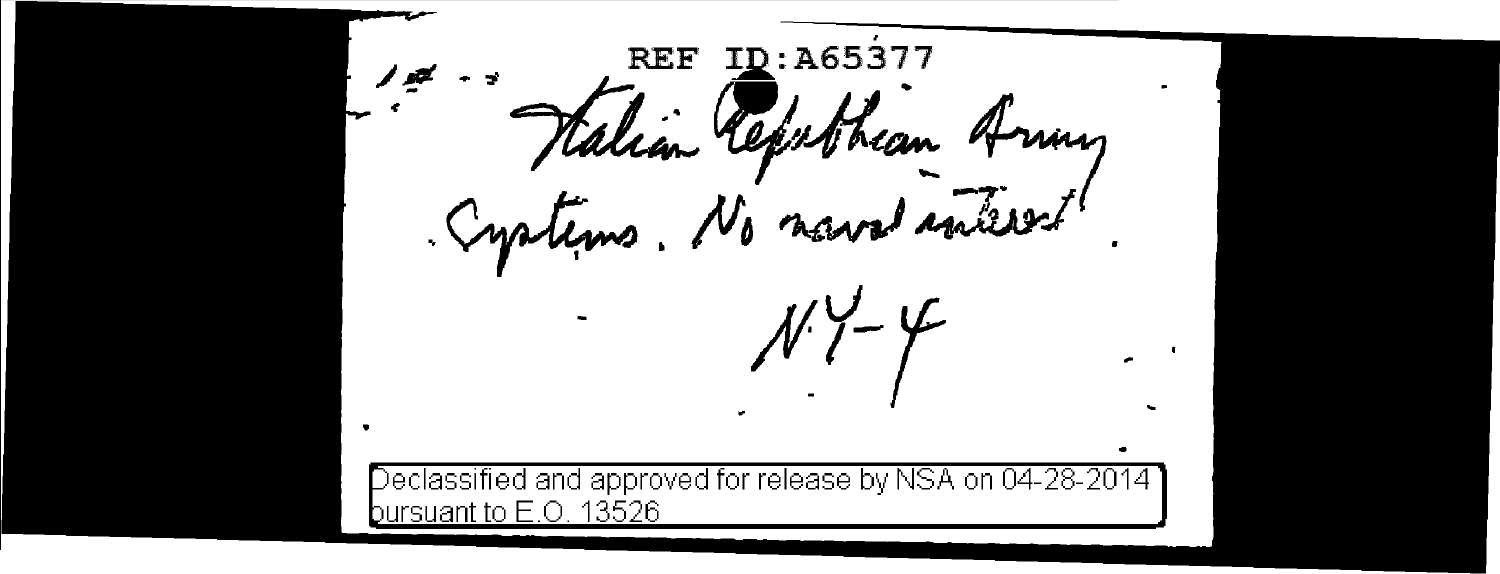Copy 'No:

**REF ID: A65377** 

CSDIC(MAIN)/Y 19.

**THE SECRET** 

### FIRST DETAILED INTERROGATION OF TWO ENEMY WT OFERATORS

HOMME, Jan (Hans) BEDESCHI. Aldo Name: Pte Rank: Cp1 DVK 183 (German Liaison HQ HQ COY, 1 BN, 3 REGT LITTORIO DIV **Unit:** with Italian M ROSA Div)  $FP$  No: 28591 87137 A 9 Nov  $44$  (captured 22 Nov  $44$ ) Deserted:  $24$  Nov  $44$ м 44/1957 М 44/1961 Secret No: Interrogated: CSDIC (Main) CMF.  $5$  Dec  $44$ CSDIC (Main) CMF, 5 Dec 44

Subject of Report: WT and Cipher in Italian M ROSA and LITTORIO Divisions.

#### 1. **PREAMELE**

HOMME: born in the SUDETENLAND, and of Czech nationality. He has served in the German Army since Jan 39, having been consoripted, he claims, because of his WT tng with the Czechoslovak Army. From about Feb 44 to Aug 44 he was instructor at a Camp in MUENSINGEN (Wuerttemberg) where the Italian MONTE ROSA Div was being trained. He helped to train italian WT operators and oipher clerks and also acted as interpreter. When the Div moved to ITALY, in Jul 44, he was posted to an HQ which was called 183 German Liaison HQ (DEUTSCHES VERBINDUNGS KOMMANDO) and which was a combined liaison-cum-advicory unit to the Italian forces, opera PW's knowledge of WT and Cipher matters is complete, but it dates back to Aug 44, since when he has acted as interpreter. He is apt to contradict himself, and his information should be taken with some reserve. Reliability: Fair

**HEDEGCHI:** ax Italian from FAENZA who was in a Mot MG Bh at the time of the Italian Armistico. He found his way home from LJUBLJANA along with a column of fellow soldiers and, after going into hiding, was imprisoned and later forced to join the LITTORIO Div (in Mar 44), which was then being reconstituted, and sent to GERMANY for<br>tng. He trained at SENGELAGER, mr DETTMOLD (Westphalia) and MUENSINGEN and came to<br>ITALY at end Oct 44. 0n 9 Nov 44 he deserted from his with him a folder containing the box-square ciphers issued for Nov 44 (4 x 2 boxes) and schedules of call-signs and frequencies for the month. These latter he handed over to a "capo" of a "Brigatta Garibaldina" who was known by the cover-name of "CLIO", at a place called SAN SEBASTIANO, 15-20 km from TORTONA. He was then passed on from "brigatta" to "brigatta" till he managed to cross the lines. He has little information to give. Reliability: Fair

#### WT AND CIPHER TRAINING OF ITALIAN TROOPS IN GERMANY  $2.$

According to both PW tng of Italian operators and cipher clerks is given by German instructors, assisted by interpreters, who are expected to translate and often

adapt German examples to the Italian language (spelling, etc.).<br>Equipment is standard, usually "b", "d" and "g" sets are used. WT operators are all taught how to encipher and decipher messages by using the box-square type of cipher (DOPPELKASTENSCHLUESSEL), usually in the form of TRUPPENSCHLUESSEL. rarely NACHRICHTENSCHLUESSEL.

Italians are not taught how to select call-signs. From evidence available so far, the German Liaison Officers control all secret sigs matters. HOMAE was shown in Jul/Aug 44 an order which stated that the RASTERSCHLUESSEL is for German units only, and that it is NOT to be mentioned to non-German troops, who will continue to use the box-square type of oipher. RT was to be used, in action, for short tactical comms only.

For details of sigs data taught to and available to the Italians, as well as matters controlled by the German personnel in the Italian units, see Appendix "A", drafted by HOMME.

#### 3. EQUIPMENT

#### $(a)$ 23 Recoe Bn, M ROSA Div

HOMME came to HTALY with this unit in Jul 44, before being posted to 183 German Liaison HQ in Aug 44. The unit had:<br>
HQ:  $2 -$  "b" sets (transmitting 2000-5000, receiving 2000-6670 kos)<br>
1 Sqn:  $2 -$  "g" sets (transmitting and receiving 2500-3500 kos)

 $\mathbf{r}$ 

 $\mathbf{r}$ 

 $\mathbf{r}$ 

 $n \rightarrow$ 

 $\pmb{\eta}$ 

 $2 - \frac{m}{3}$  sots  $\langle$ 2 Sqn:

equipped with Field Telephones (FF-973). 3 San•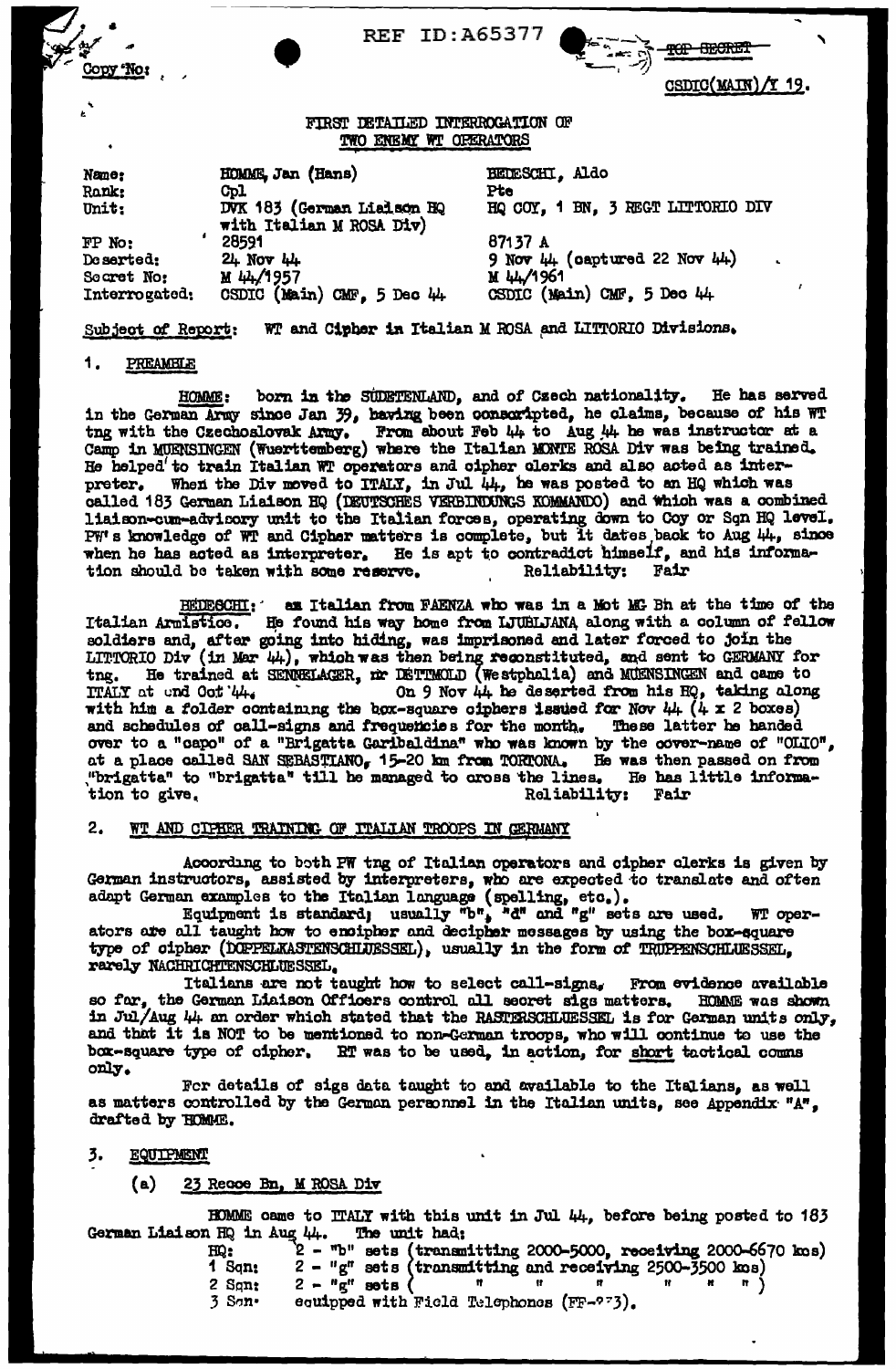REF ID:A6537

### $-2-$

amorig Coys.

TOP SEGRET

15 **CSDIC(MAIN)** وسأومي المنازرة ة عندلا المستحد  $\ddot{\bullet}$  =  $\ddot{\bullet}$ 1 Bn, 3 Regt LITTORIO Div (BEEESCHI - 9 Nov 44)  $(b)$ 

2 - "d" sets (one at Bn Hi) and one at Bn Cmdr<sup>+</sup>s disposal for allotment to Coy which required it most in action). 6 - "b" sets (used by the Italians chiefly as RT set and therefore only good for comns at ranges of max 1.5-2 kms). Distributed

**CODE-NAMES** 4.

HOMME stated that before he left the M ROSA Div the German personnel had thought of drawing up a list of "code-names" and expressions ("TARNTAFEL AUSERUECKE") in Italian, but this had not been done at date of desertion (24 Nov 44).

 $5<sub>1</sub>$ **PERSONALITIES** 

止

M ROSA Division (mid Nov 44)  $(a)$ 

> Note: Some of the details should be taken with reserve.

| PICKER<br>Gon.                                   | Head of 183 German Liaison HQ with M ROSA<br>Holds Knight's Cross.<br>Div.                                                                                                                        |
|--------------------------------------------------|---------------------------------------------------------------------------------------------------------------------------------------------------------------------------------------------------|
| <b>Col</b><br><b>REITINGER</b>                   | LO to 1 ALPINI Regt                                                                                                                                                                               |
| Sonderfuehrer SCHLECEL<br>$2.2 - 2$<br>$\bullet$ | Interpreter to Col RETTINGER.<br><b>Speaks fluent</b><br>English, French and Italian. Reported to<br>have been in the "Diplomatic Service" and to<br>have lived five years in LONDON and three in |
| Capt (Cav) ALBERTI                               | LO to Recce Bn $(at HQ)$                                                                                                                                                                          |

Sonderfuehrer RUECKERT. Interpreter at Recce Bn HQ. Doctor of philosophy; Dominican monk who was forced to Alois join the Army.

LO with 1 Sqn, Recce Bn

Sonderfuchrer BESTIAN. Interpreter with 1 Sqn, Recce Bn. Doctor of philosophy.

On liaison staff with 1 Sqn, Recce Bn

 $\blacksquare$ 

 $\mathbf{a}$  $\blacksquare$ L/Cpl KORTUS, Josef

Hans

2/Lt RAIMANN, Kurt LO with 2 Sqn, Recce Bn

On liaison staff with 2 Sqn, Recce Bn

 $\mathbf{r}$ 

In 2 Sqn, Recoe Bn

 $\mathbf{r}$ 

W.O. RAININGER, Karl LO with 3 Sqn, Recoe Bn

L/Cpl SCHLAGBAUER, Gustav On liaison staff with 3 Sqn, Recoe Bn

Sigs Officer at Div HQ

HERKO, Franz Interpreter with 3 Sqn. Recce Bn

Cpl **EISENKOPF** 

2/Lt ELSER, Richard

TREYSLER

**KIRCH** 

L/Cpl MAURER

Col

**Cpl** 

**Cpl** 

Lieut BORAK

Li Dr APPUN

WO 1 KERN

In Div Sige Bn. Signed nearly all orders, eto., though BORAK was said to be i/c.

Ħ.

Ħ

n

In Div Sigs Bn. An Austrian with a loathing for Italians.

**WO (Wachtmeister)ROESCH** With Div. A Bavarian regular.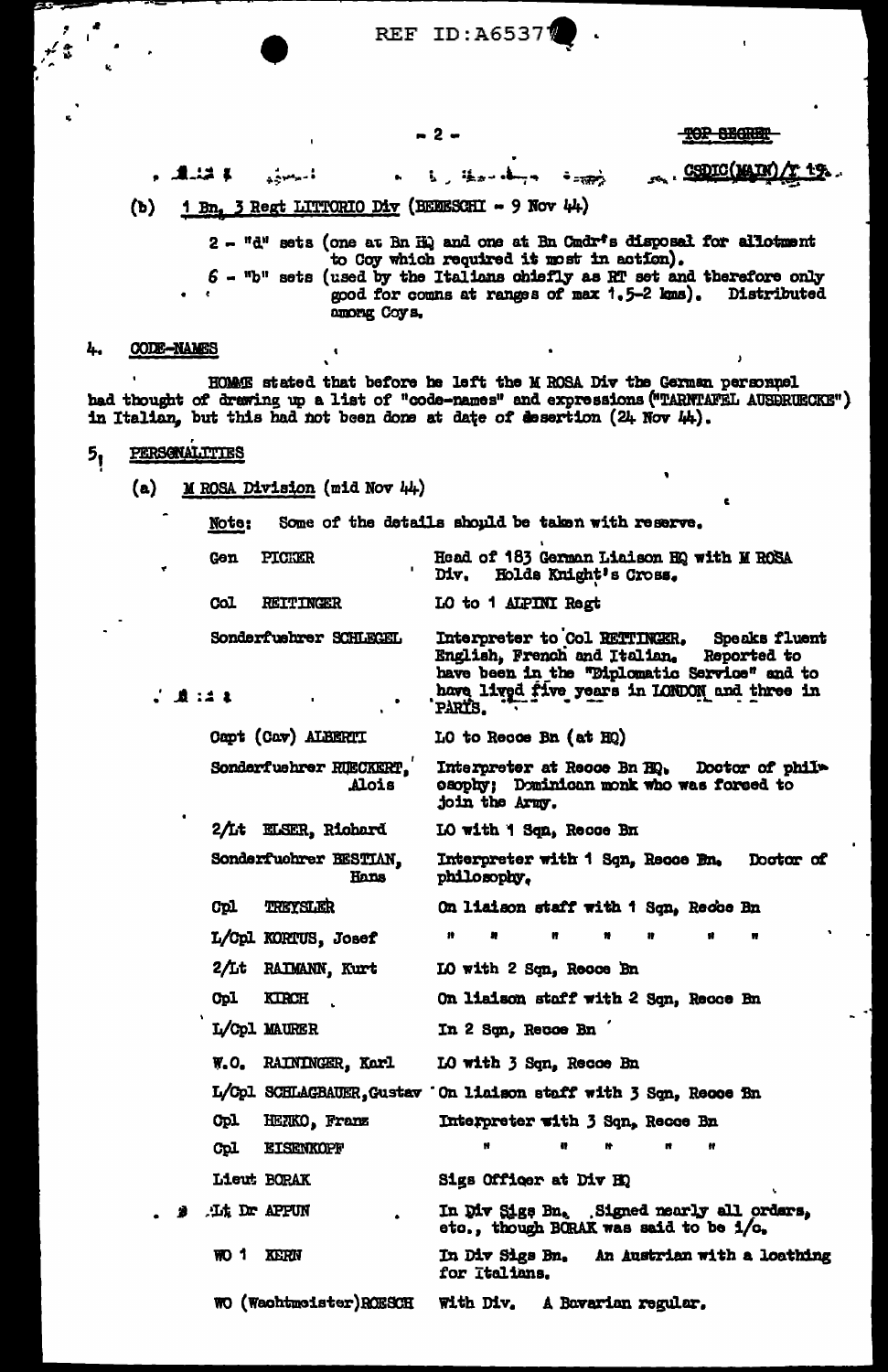**REF ID:A65377** 

# $-3 -$

TOP SHOREST

CSDIC(MAIN)/Y 19.

 $(b)$ LITTORIO Div (beg Nov 44)

Capt OMAR

 $W_0O_0$ . RADDE ( $W_0O_0$ ) PRAIS (

Sjt CARNEVALLI

LO at 3 Regt HQ

German instructors with 3 Regt during the in GERMANY and came to ITALY as sigs personnel with same Regt.

Sigs ajt in Sigs Pl, HO Coy, 1 Bn, 3 Regt.

 $A, G, B$ .

Ń

(H.T. SHERGOLD) Major. Comdz CSDIC(MAIN)CMF.

CSDIC (MAIN). CMP,<br>8 Dec 1944.

 $\overline{\mathbf{I}}$ 

 $\angle$  2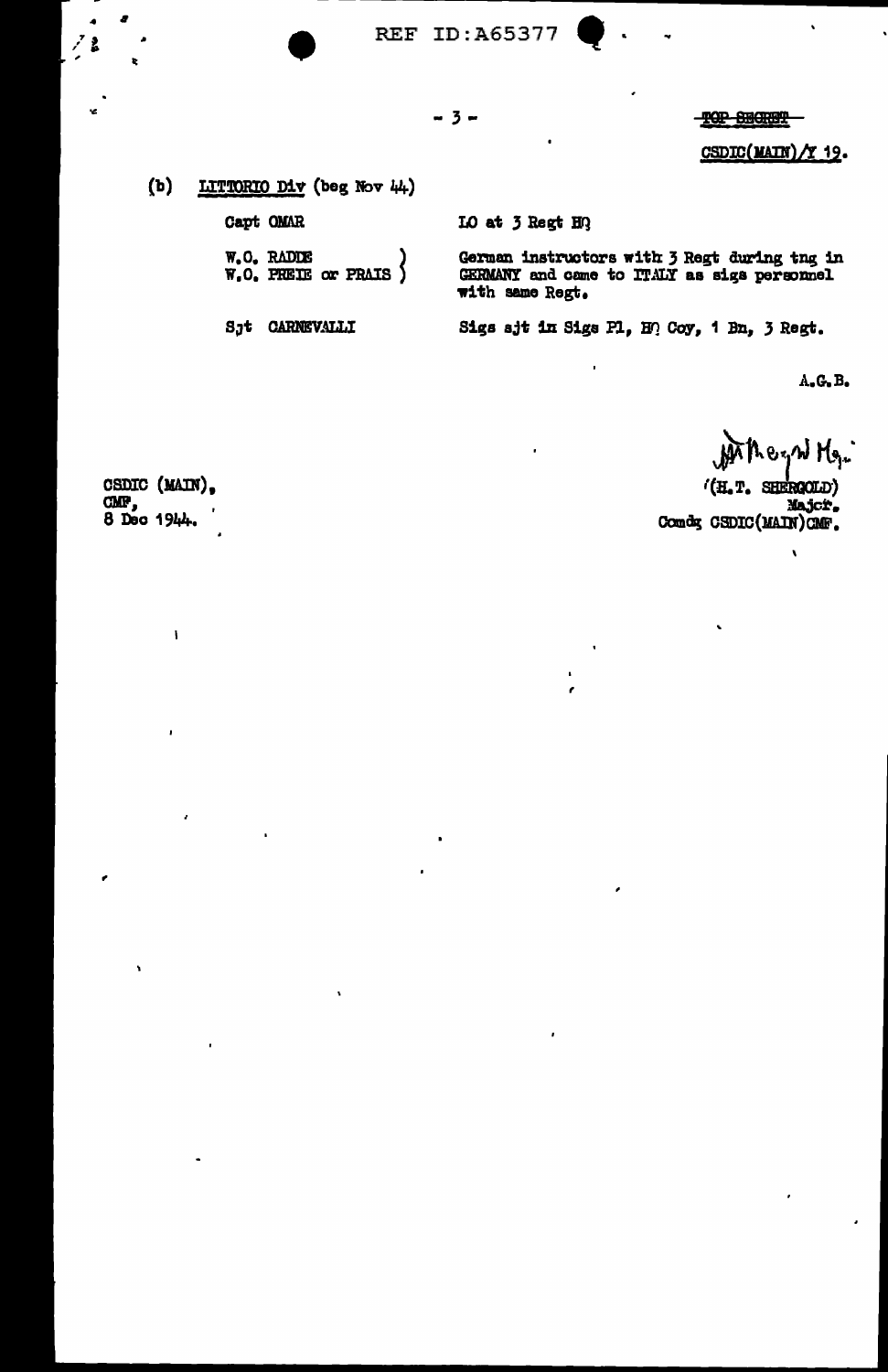

TOP BRORES

CSDIC(MAIN)/Y 19.

### WI AND CIPRER PROCEDURE IN ITALIAN REPUBLICAN FORCES

# (of Para 2 of att report)

This App is a translation of a draft prepared by PW HOMAE, and con-Note: tains notes on procedure taught to Italian sigs personnel of the M ROSA Div while training at MUENSINGEN. Sidelined paragraphs indicate details of procedure which were NOT disclosed to the Italians.

#### DOPPEIKASTENSCHLUESSEL PROCEDURE Λ,

1. Enciphering

**Example:** 

| Ħ | Q     | K | P                  | D | Ħ |  |  |  |  |
|---|-------|---|--------------------|---|---|--|--|--|--|
| S | کھیے، | Τ | N                  |   | S |  |  |  |  |
| N | U     | L | G                  | в | N |  |  |  |  |
| χ | Z     | Y | $\pmb{\mathbf{T}}$ | W | χ |  |  |  |  |
| Q | R     | Ŷ | $\frac{1}{2}$      | E | C |  |  |  |  |

|   |    | д |   |              |   |
|---|----|---|---|--------------|---|
| D | T  | ۴ | M | C            | D |
| N | K  | Q | X | $\mathbf{r}$ | N |
| V | L) | Ŀ |   | S            | Y |
| ۵ | G  | Z | Y | P            | U |
| B | R  | Ħ | ٧ |              | В |

## Message (FUNKSPRUCH)

nacht ruhig verlaufen . gefechtsstaerke 73 mann . munition nicht gekommen. hager major

|  |  |  |  |  |  |  |  |  | 1 2 3 4 5 6 7 8 9 10 11 12 13 14 15 16 17 18 19 20 21 |  |
|--|--|--|--|--|--|--|--|--|-------------------------------------------------------|--|
|  |  |  |  |  |  |  |  |  | naqtruhigverlaufenyyg                                 |  |
|  |  |  |  |  |  |  |  |  | e feqt sstaer kexsiebend                              |  |
|  |  |  |  |  |  |  |  |  | reixmannyy munitionxha                                |  |
|  |  |  |  |  |  |  |  |  | gers s a a i i ory y n i q t g e k o                  |  |

**Notes:** 

- 
- a) Full stop = yy; comme = zz.<br>b) ch and ck = q, but NOT in proper names.<br>c) Any letter can be used as a "dud" (BLENDER), except x, y or z.
- d) Text to be enciphered must never be written on the same form (page) as the final, enciphered, text (SCHLUESSEL-TEXT).

Enciphered text (SCHLUBSSEI-TEXT)

1) Single enciphering (TRUPERNSCHLUESSEL): for reports (NACHRICHTEN) and orders (REFERLE) which are passed and executed immediately and are therefore of no use to the (enemy) intercept service.

take the first pair of letters - under figure 1 -**To encipher:** look for letter "n" in square "A" and for letter "e" in square "B" and take the opposites, which form a rectangle with "n" and "e", that is letter "1" in square "B" and letter "o" in square "A",

If the clear letters (pairs) are on the same line, take letters immediately on the right, e.g. "e" "e" = "b" "o".

If the message (after adding letters for punctuation marks) has an uneven number of letters, a "dud" letter (BLENDER) is added.

ð.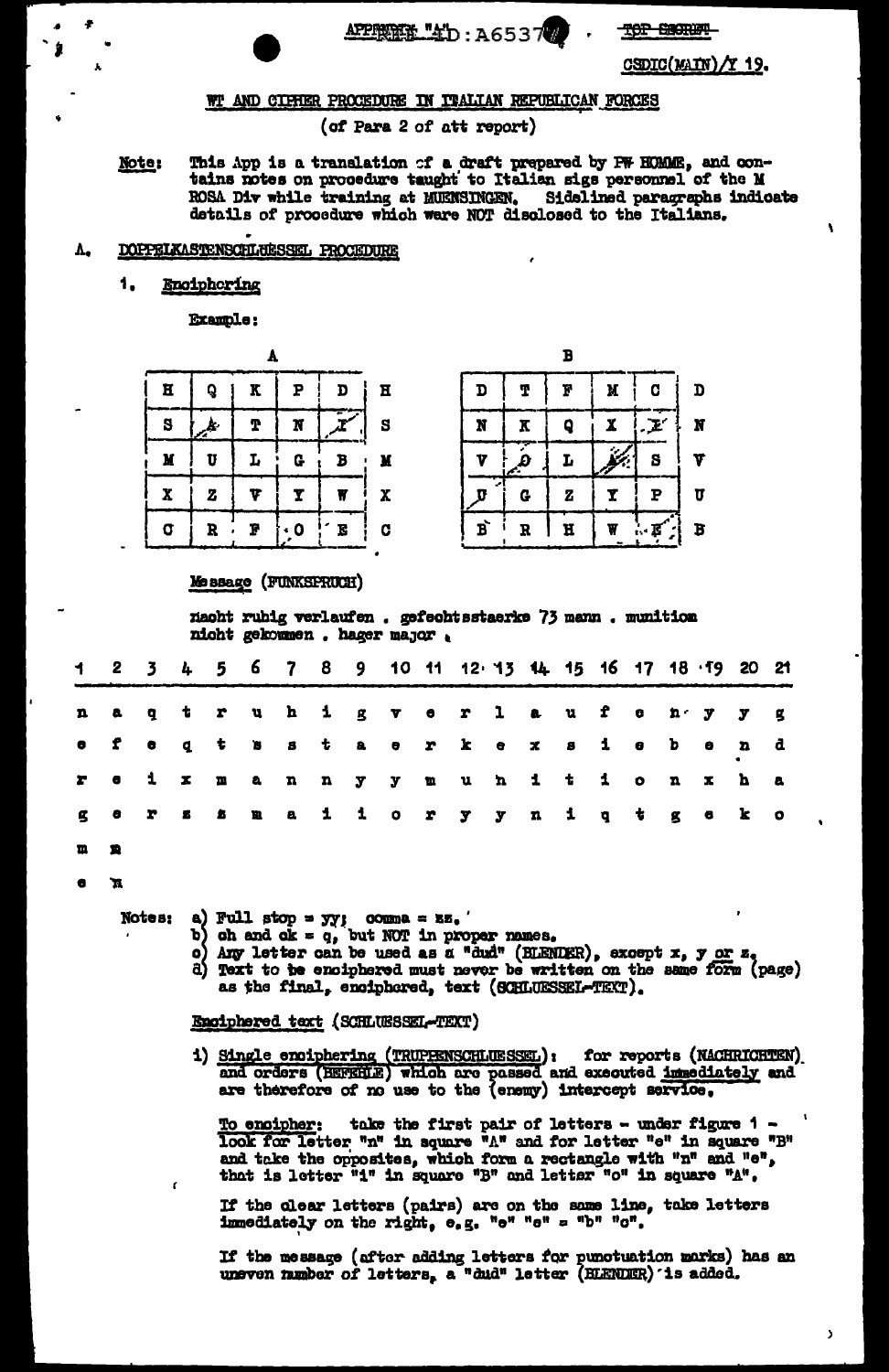

TOP SECRET

### $CSDIC(MLIN)/Y$  19.

Signatures in the message are placed sometimes at the beginning, on other occasions in the middle of the text, etc., NOT always at the end of text. When signalling names (of persons and places) in the text, insert letters "x" if the names are not well known. Complicated names of persons and localities are repeated in the text, e.g.  $...,...$ text x, name x name x text,  $...,$ 

Vowels are written inside boxes in a different colour from that in which consonants are written, in order to have greater ease in handling.

If abbreviations are included in the clear text, then they are enoiphered in the same manner as they are dictated, thus:

"sofort eine AVI schicken" m "sofort eine x gross anton / x gross viktor x grosz ida / x sqiqen"

ii) Double enciphering (NACHRICHTENSCHLUESSEL): Orders which are not executed immediately and reports which are not urgent are enoiphered twice. Double enciphering is usually resorted to. Taking the same example as above:

123. . . . . . . naq......

 $ne = io = kby$  af = qq = fa, oto. e f . . . . . . .

2. Deciphering

When deciphering use the two squares in reverse order, In order to facilitate eipher work the squares are drawn as follows:

| 1   |     | Ъ             |
|-----|-----|---------------|
| "A" | "B" | $\frac{1}{4}$ |

and the enciphering work is done on box-squares 1 and 2 (" $\Lambda$ " and "B") whereas the deciphering work is done on box-squares 2 and  $3$  ("B" and "A").

When deciphering pay attention to the fact that pairs of letters (clear) must be written one under the other and that this must be done in groups of 21 pairs.

HEERESRUFZEICHENTAFEL (Army call-sign table) B.

German units must calculate the page which they have been allotted and which applies to that day, whereas foreign units, e.g. Italian formations, are given the number of the page which has been calculated for them.

Every month, the Liaison Officer (German) at the HQ of an Italian unit receives from the Sigs Officer at Div a list of numbers ("ZAHLEN") which are typed on a schedule, and which are used as "basic bumbers" ("GRUNDZAHLEN") for looking up<br>call-signs for the units to which he is attached. (In the case of the MROSA Div,<br>this schedule is issued by It Dr APPUN and WO KERN, both Rufz.Grundz.fuer "GUSTAV" 144 - 148

On another list are indicated, by month and day of the year ("KALENDER-MAESSIG"), the pages of the Army call-signs table (HEERESRUFZEICHENTAFEL) on which the call-signs for numbers 21-26 and 144-143 must be sought.

|   |                                           |  | - 58 - (page of HEERESRUFZEICHENTAFEL)                                                |
|---|-------------------------------------------|--|---------------------------------------------------------------------------------------|
| o | xd5<br>5gi<br>820<br>suq<br>akr           |  |                                                                                       |
|   | $\bullet\bullet\bullet$<br>0 <sub>0</sub> |  | N.B. Source thought there were<br>4 columns and about 180<br>call-signs on each page. |

ş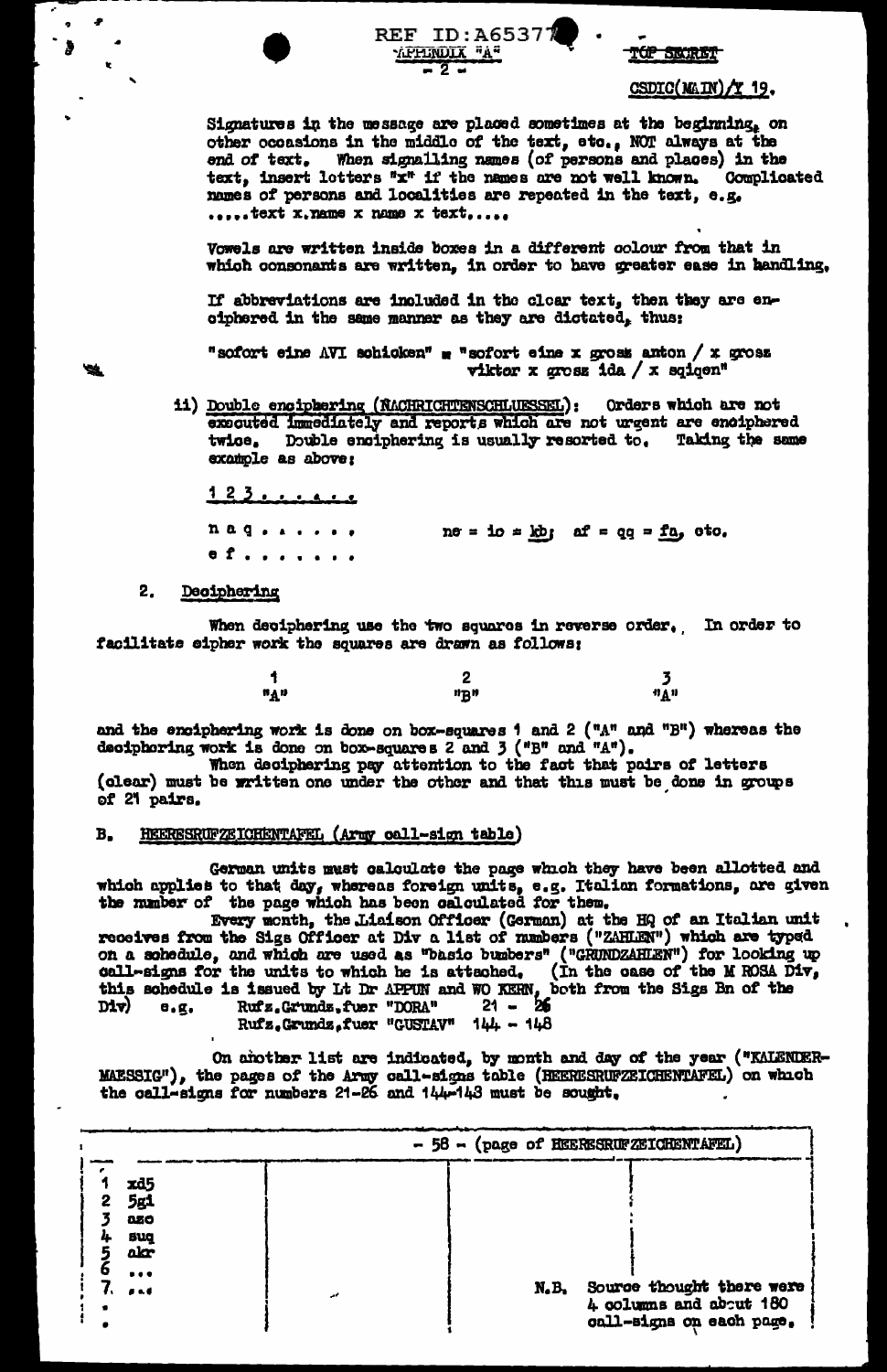

TOP SECRET

OSDIC(MAIN)/Y 19.

The Army call-signs table (HEERESRUFZEICHENTAFEL) is a book of about 150 pages, with red covers, and is kept together with the Secret Documents by the German Liaison Officer at the HQ of a Bn, Regt, etc. This book is used by the entire German Army.

#### ALLOTMENT OF FREQUENCIES ("BESTIMMEN der WELLEN") FOR THE WT STATIONS  $\mathbf{C}_{\bullet}$ ("FUNKTRUPPS") OF A RECOE UNIT (ITALIAN)

same also for other units. PW's note;

A few days before the beginning of each month, the German Liaison<br>Officer at unit Hi receives, together with the call-sign numbers ("RUFZEICHENGRUND-<br>ZAHLEN"), also the frequency numbers ("WELLENGRUNDZAHLEN"), for the WT s

The Liaison Officer keeps among his Secret Documents the Frequency Index ("WELLENVERZEICHNIS")  $E.g.$  " $h$ " set

|   | TOT | each<br>type | or   | 86 T |
|---|-----|--------------|------|------|
| į |     | 1            | 2100 |      |
|   |     |              | 3500 |      |
|   |     |              | 4800 |      |
|   |     |              | 4800 |      |
|   |     |              | 2600 |      |
|   |     |              | 3100 |      |
|   |     | 23456789     | 4900 |      |
|   |     |              |      |      |
|   |     |              | 2400 |      |
|   |     |              | 2500 |      |
|   |     | 10           |      |      |
|   |     | 11           |      |      |
|   |     | 12           |      |      |
|   |     | 13           | 4200 |      |
|   |     | 14           | 3700 |      |
|   |     |              |      |      |
| ١ |     |              |      |      |
|   |     |              |      |      |
|   |     | 33           |      |      |
|   |     |              |      |      |

Assume the Frequency numbers ("WELLENGRUNDZAHLEN") for "b" set are 8-12 for the current munth, The frequency applicable is then calculated with the aid of the following:

- 
- 1) The day of the month, say 5 Dec<br>2) The frequency numbers ("WELLENGRUNDZAHLEN") say 8-12 (8,9,10,11, and
- 12, i.e. five frequencies).
- 3) The frequency index ("WELLENVERZEICHNIS").

**Example:** for the 5th day of the month:

| 5 + |             | 8 = 13 |
|-----|-------------|--------|
|     | 5 + 9 = 14  |        |
|     | 5 + 10 = 15 |        |
|     | 5 + 11 = 16 |        |
|     | 5 + 12 = 17 |        |

The frequencies for the 5th of Dec are therefore 4200, 3700, etc. This is arrived at by adding the figure of the day of the month  $(5)$  to the frequency number ("WELLENGRUNDZAHL"), the result giving the number (figure) in the frequency index ("WELLENGRUNDZAHL") against which the frequency for the "b" set can be read.

In the Recoe Bn the frequency index ("WEILENVERZEIGINIS") issued contained 33 frequencies, listed from 1 to 33. If the figure obtained by addition of<br>the day of the month to the frequency number exceeded the total number of frequencies<br>listed (33 in this case), then the number of frequenci

Example: for the 28th day of the month;

| $28 + 8 = 36$  |  |  | $36 - 33 = 3$ |                   | 4800 |
|----------------|--|--|---------------|-------------------|------|
| $28 + 9 = 37$  |  |  | $37 - 33 = 4$ |                   | 4800 |
| $28 + 10 = 38$ |  |  | $38 - 33 = 5$ | <b>Frequency:</b> | 2600 |
| $28 + 11 = 39$ |  |  | $39 - 33 = 6$ |                   | 3100 |
| $28 + 12 = 40$ |  |  | $40 - 33 = 7$ |                   | 4900 |

This system is used by the entire German WEHRMACHT.